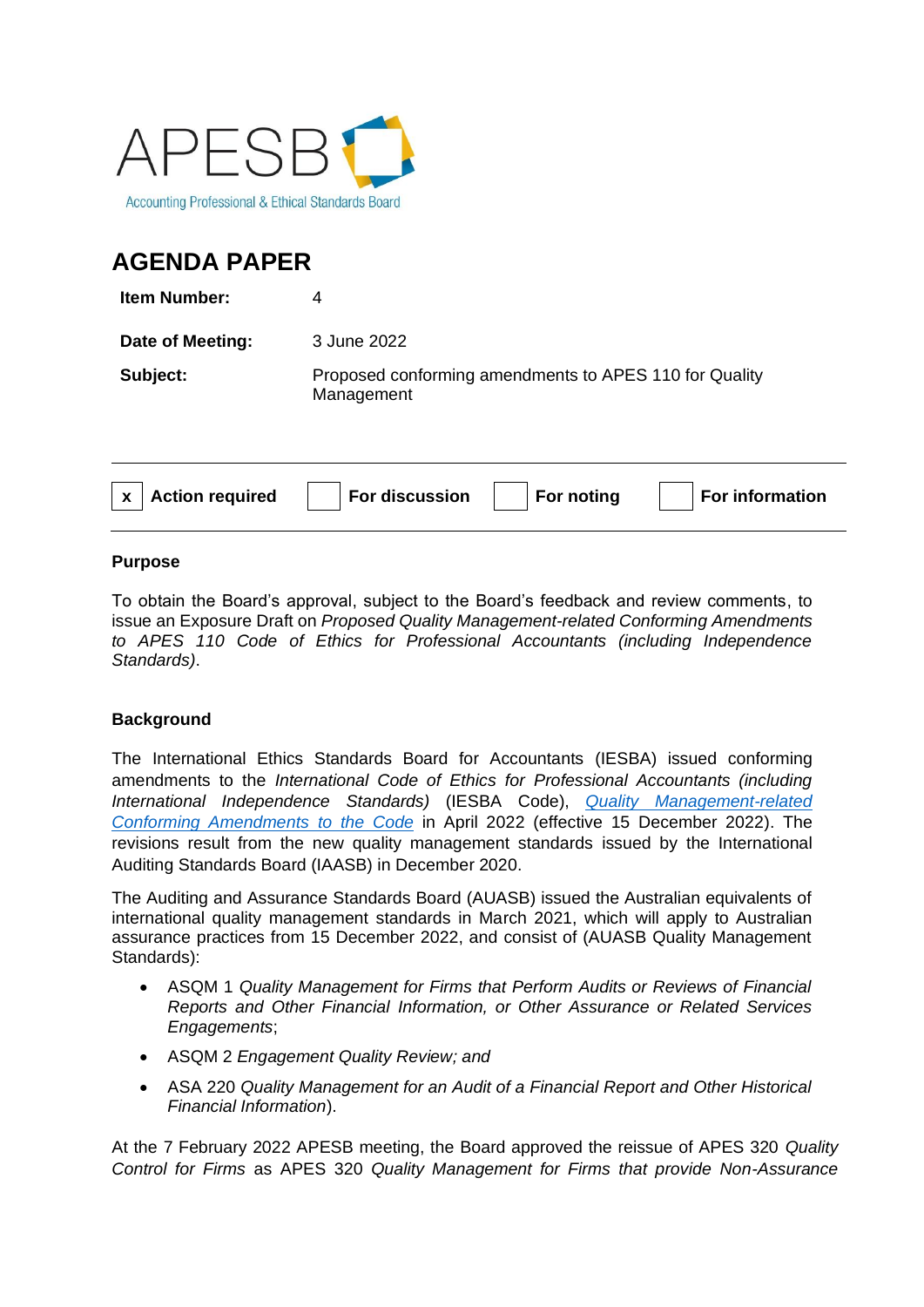*Services* (reissued APES 320). The reissued APES 320 was released on 22 February 2022 (effective 1 January 2023) and will now only apply to non-assurance services.

As a result of the finalisation of the above standards, APESB needs to update APES 110 *Code of Ethics for Professional Accountants (including Independence Standards)* (the Code) to ensure it remains consistent with the IESBA Code, the reissued APES 320 and AUASB Quality Management Standards.

At the March 2022 Board meeting, the Board approved a [project plan](https://apesb.org.au/wp-content/uploads/2022/03/Agenda_Item_5_a_Project_Proposal_Conforming_Amendments_to_APESB_Pronouncements_for_Quality_Management.pdf) to revise the Code and other APESB's pronouncements for conforming amendments for quality management relating to changes to the IESBA Code, the reissued APES 320 and AUASB Quality Management Standards.

#### **Matters for Consideration**

To maintain alignment with the IESBA Code, Technical Staff are proposing to issue for exposure conforming amendments to the Code for:

- alignment with the changes made to the IESBA Code; and
- conforming and consequential amendments to the Code for terminology, concepts and principles used in the reissued APES 320 and the AUASB Quality Management **Standards**

The *Proposed Quality Management-related Conforming Amendments* to *APES 110 Code of Ethics for Professional Accountants (including Independence)* Exposure Draft (Proposed Quality Management ED) is presented as a marked-up and clean version at Agenda Items 4(a) and 4(b), respectively. Technical Staff recommend a public comment period of 45 days as the proposed revisions are not substantive and are conforming amendments to the Code only.

The following highlights some differences between the IESBA's *[Quality Management-related](https://www.ethicsboard.org/publications/final-pronouncement-quality-management-related-conforming-amendments-code)  [Conforming Amendments to the Code](https://www.ethicsboard.org/publications/final-pronouncement-quality-management-related-conforming-amendments-code)* and the Proposed Quality Management ED:

- A definition for ASQM 1 has been added as this term is used frequently and simplifies the drafting. The final interactive PDF will also display the full name as a pop-up.
- The definitions for Engagement Quality Review and Engagement Quality Reviewer show no-mark ups as these definitions were previously updated in *Amendments to APES 110 Code of Ethics for Professional Accountants (including Independence Standards) Addressing the Objectivity of an Engagement Quality Reviewer and Other Appropriate Reviewer*s (Objectivity Amending Standard). These definitions have been included for clarity and context purposes.
- The IESBA standard updates the definition of Key Audit Partner. However, this was updated by APESB in the Objectivity Amending Standard.
- Paragraph 120.14 A1 is not included in the IESBA standard as this was amended in *Amendments to APES 110 Code of Ethics for Professional Accountants (including Independence Standards) to Promote the Role and Mindset Expected of Professional Accountants* (Role and Mindset Amending Standard). However, due to the timing of the Role and Mindset Amending Standard, APESB needs to update the name of APES 320 and change quality control to quality management. APES 320 has been maintained in this paragraph as it might apply to 'related services engagements' such as agreed-upon procedures.